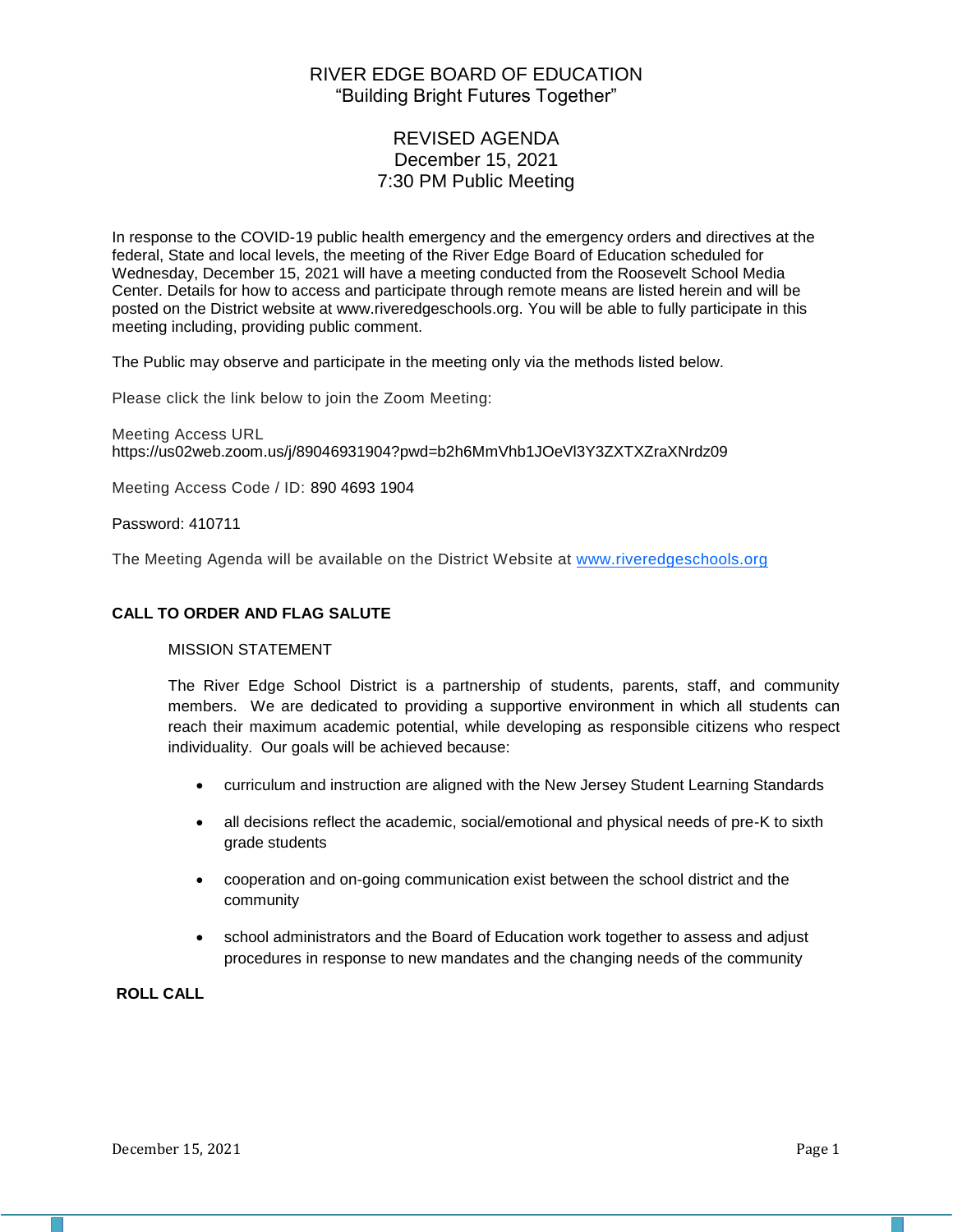#### **OPEN PUBLIC MEETINGS NOTICE**

Pursuant to the Open Public Meetings Act, notice of this meeting, its date, time and place have been delivered to the Post Office, the Municipal Building, Town News, The Record and posted on the District website, at least 48 hours prior to the time of this meeting.

Special Item- Swearing in New Board Member – Dimitrios Papiris

**CLOSED SESSION** (When Necessary)

#### **SPECIAL/DISCUSSION ITEMS**

- A. Public Comment on Agenda Items
- B. Honor Retiree Kathleen Grado

#### **RESOLUTION TO RECOGNIZE OUR HONOREE**

#### **Honor Retiree Kathleen Grado**

Motion by Seconded by

*WHEREAS, Kathleen Grado has announced that she is retiring from the River Edge Board of Education after nineteen years of dedicated service as the Secretary to the Superintendent; and*

*WHEREAS, her loyal service to the Board of Education and the Administration has created a welcoming place for colleagues and all members of the River Edge community; and*

*WHEREAS, she has participated in the organization and collaboration of Teacher of the Year, Sixth Grade Board Meetings, Fun Run, and SwiftReach Messaging; and*

*WHEREAS, her professional skills combined with her friendly, helpful, and witty personality has made her an essential part of the Board of Education Office Team; and*

*WHEREAS, after her years of faithful service to the River Edge Community, she wishes to pursue her retirement; now therefore,*

*BE IT RESOLVED, that the Board of Education of the Borough of River Edge on this Fifteenth Day of December, Two Thousand Twenty One spread upon its Minutes this Resolution of Appreciation for her valued service; and*

*BE IT FURTHER RESOLVED, that the River Edge community offers its best wishes to Kathleen Grado for a long, happy, healthy and productive retirement and its gratitude for her years of service to the District.*

#### **REPORTS**

- 1. SUPERINTENDENT
- 2. PRINCIPAL
- 3. BOARD SECRETARY
- 4. PRESIDENT
- 5. COMMITTEES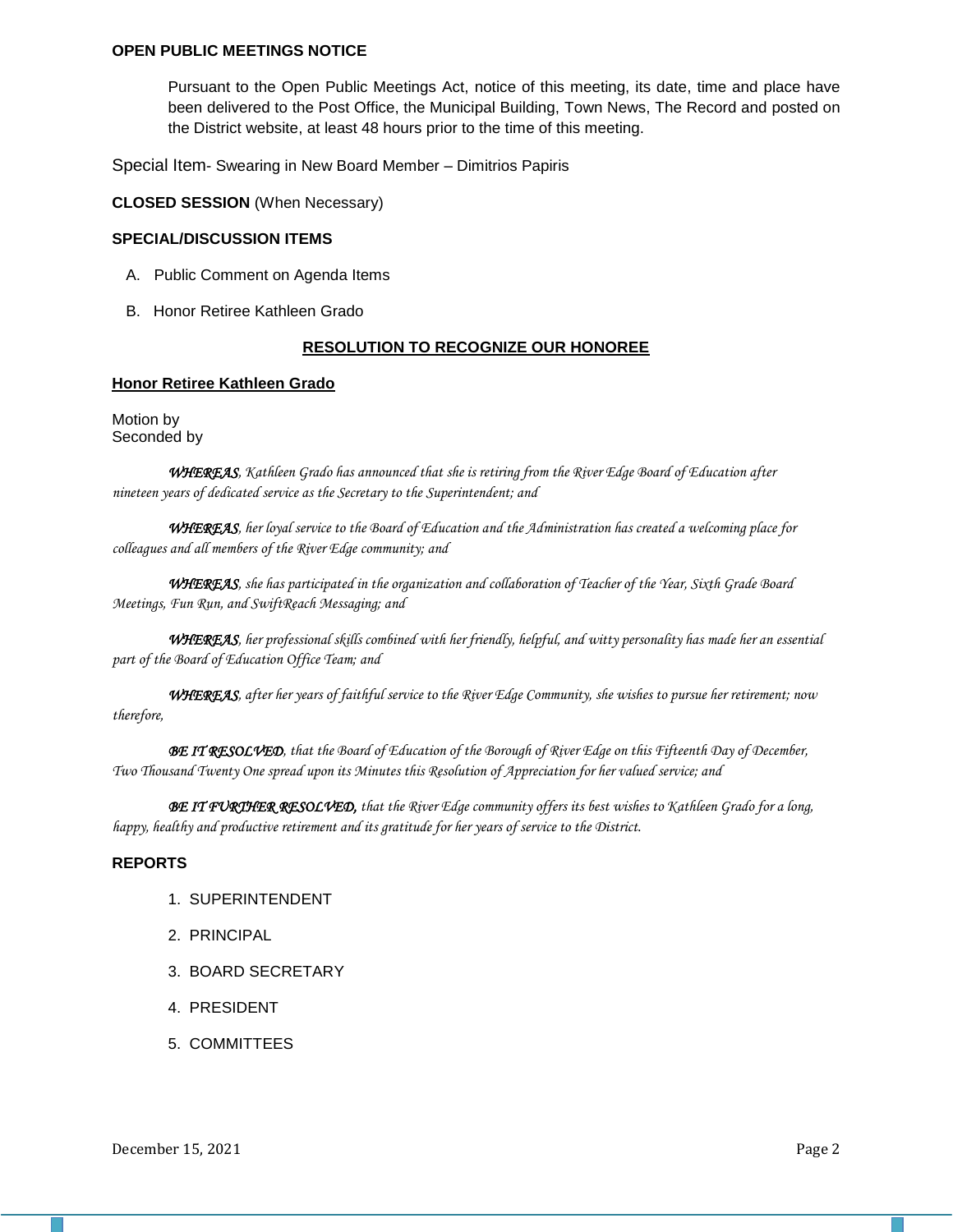#### **MOTIONS TO BE ACTED UPON**

### **A. ADMINISTRATION/POLICY**

- 1. That the Board of Education approve the Minutes and Confidential Minutes of December 1, 2021.
- 2. That the Board of Education approve the staff development and travel as per the schedules for December 2021 including relevant mileage reimbursement. (Addendum)
- 3. That the Board of Education approve the 2022 Uniform State Memorandum of Agreement between the River Edge Elementary Schools and the River Edge Law Enforcement Officials for the 2021-2022 school year.

**Motion by: \_\_\_\_\_\_\_\_\_\_\_\_\_\_\_\_\_\_\_\_ Seconded by: \_\_\_\_\_\_\_\_\_\_\_\_\_\_\_\_\_\_\_\_**

# **B. CURRICULUM/EDUCATION** - None

## **C. BUILDINGS & GROUNDS**

1. That the Board of Education approve for dual use of room 105 in the Roosevelt School for the 2021-2022 school year.

**Motion by: \_\_\_\_\_\_\_\_\_\_\_\_\_\_\_\_\_\_\_\_ Seconded by: \_\_\_\_\_\_\_\_\_\_\_\_\_\_\_\_\_\_\_\_**

## **D. FINANCE/GRANTS/GIFTS**

- 1. That the Board of Education approve the bills & claims dated December 2021, totaling \$850,999.59 including checks #10386 through #10453. Payrolls dated November 15, 2021 and November 29, 2021, totaling \$1,294,854.21 issued therefore, a copy of such warrants list are attached as part of these minutes. (Addendum)
- 2. That the Board of Education approve the Budget Transfers for the school year 2021-2022 as of October 31, 2021 and November 30, 2021. (Addendum)
- 3. That the River Edge Board of Education approve the Secretary's and Treasurer's Reports for the period ending October 31, 2021 and November 30, 2021.

Further, we certify that as of October 31, 2021 and November 30, 2021 after review of the secretary's monthly financial report (appropriations section) and upon consultation with the appropriate district officials, to the best of our knowledge no major account or fund has been over expended in violation of N.J.A.C. 6A:23-2.11 and that sufficient funds are available to meet the districts financial obligation for the remainder of the fiscal year. (Addendum)

4. That the Board of Education approve to recycle 200 Chromebooks to Green Wave Electronics in the amount to be determined upon completion of assessing the devices.

Motion by: \_\_\_\_\_\_\_\_\_\_\_\_\_\_\_\_\_\_\_\_\_\_\_\_ Seconded by: \_\_\_\_\_\_\_\_\_\_\_\_\_\_\_\_\_\_\_\_\_\_\_\_\_\_\_\_\_\_\_\_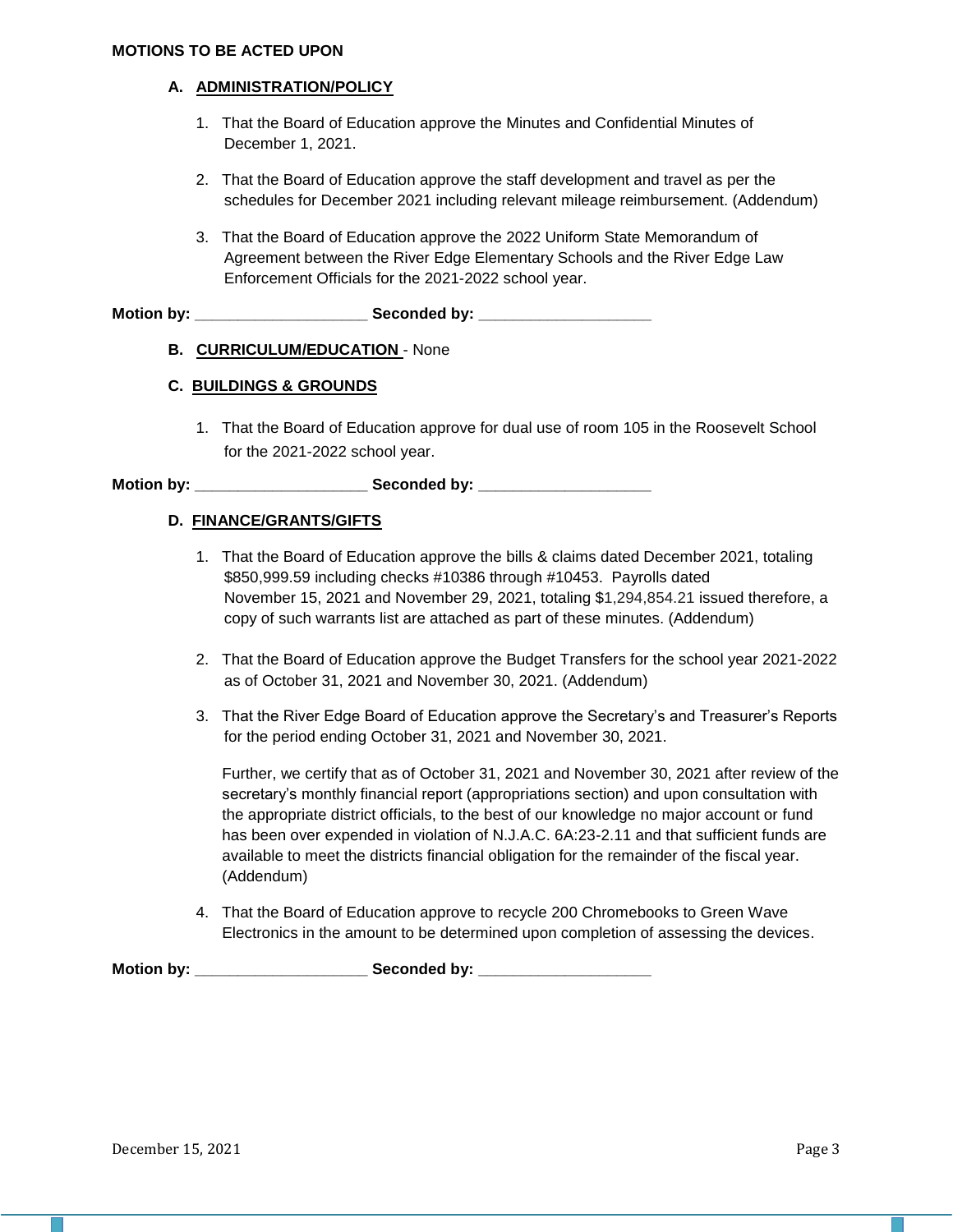# **E**. **PERSONNEL**

- \*1. That the Board of Education, with the recommendation of the Superintendent, approve Jacqueline Frontauria, Part-time Aide, starting on December 16, 2021 through June 30, 2022.
- 2. That the Board of Education accept, with regret, the retirement of Sharon Francin, 504 Aide, effective December 31, 2021.
- 3. That the Board of Education authorize the payment due to the following employees for unused sick days.

Sharon Francin Kathleen Grado

- 4. That the Board of Education post approve Courtney Sweet for Cycle II, Math, of the Post Dismissal Instructional Academy for the 2021-2022 School Year, as per contract.
- 5. That the Board of Education post approve Lynn Bosche (as an aide) for Cycle II, Math, of the Post Dismissal Instructional Academy for the 2021-2022 School Year, at her hourly rate.
- 6. That the Board of Education with the recommendation of the Superintendent approve Lauren Jackson for Student Field Experience to consist of 30 hours of classroom observation to commence on or about January 3, 2022 through January 21, 2022 pending criminal history review.
- \*7. That the Board of Education, with the recommendation of the Superintendent, approve Daphne Caplis, Administrative Assistant to the Superintendent, starting January 3, 2022 through June 30, 2022.

**Motion by: \_\_\_\_\_\_\_\_\_\_\_\_\_\_\_\_\_\_\_\_ Seconded by: \_\_\_\_\_\_\_\_\_\_\_\_\_\_\_\_\_\_\_\_**

#### **F**. **RIVER EDGE SPECIAL EDUCATION**

1. That the Board of Education approve Dr. Sameh Ragheb to conduct in person Psychiatric Evaluations for the 2021-2022 school year, not to exceed \$850.00.

**Motion by: \_\_\_\_\_\_\_\_\_\_\_\_\_\_\_\_\_\_\_\_ Seconded by: \_\_\_\_\_\_\_\_\_\_\_\_\_\_\_\_\_\_\_\_**

#### **G**. **REGION V ADMINISTRATION & TRANSPORTATION**

- 1. That the Board of Education approve the bills & claims dated December 2021, totaling \$921,675.57 including checks #60274 through #60368.
- 2. WHEREAS, the River Edge Board of Education (the "Board") is the lead education agency ("LEA") for the Bergen County Region V Council for Special Education ("Region V"); and

WHEREAS, Region V provides shared services for its member districts, non-member districts such as evaluations, direct services, and consultation; and services to non-public schools as requested by member and non-member districts;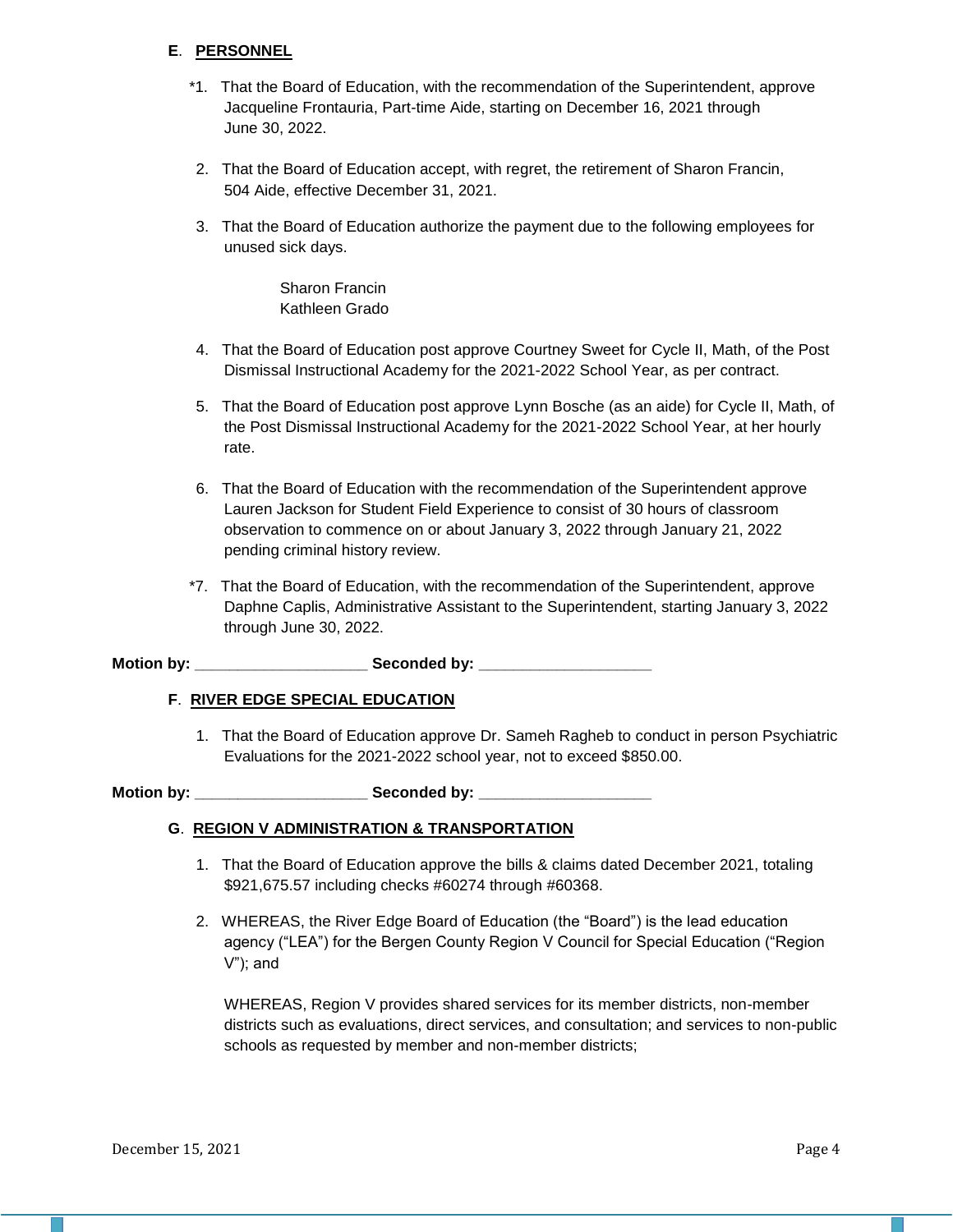WHEREAS, as the LEA, the Board must approve the consultant agreements of the providers that Region V utilizes to deliver shared services to its member districts, nonmember districts and services to non-public schools as requested by member and nonmember districts;

BE IT RESOLVED, that the Board, upon recommendation of the Superintendent, approves the consultant agreements of the following Region V Shared Services Consultants/Agencies to provide evaluations, direct services, and consultation, to public and non- public schools for member districts and non-member districts upon request for the 2021-2022 school year:

| <b>Consultant</b>   | <b>Discipline</b>                       | <b>Area of Service</b>                    | <b>Hourly Rate/Rate Per</b><br><b>Evaluation</b> |
|---------------------|-----------------------------------------|-------------------------------------------|--------------------------------------------------|
| Lincy Aprigliano    | Speech Language<br>Therapist            | Evaluations                               | \$350 Evaluation                                 |
| Taryn Corrigan      | Consultant<br>Occupational<br>Therapist | <b>Direct Services</b>                    | OT Home Services<br>\$100/hr*                    |
| Edyta<br>Oldakowska | <b>School Psychologist</b>              | <b>Direct Services</b><br>and Evaluations | Public \$75/hr, \$350<br>Evaluation              |

\*consultant previously approved, approval of additional rate for home services

3. BE IT RESOLVED, that the Board, upon recommendation of the Superintendent approve the following rates that are part of already established contracts.

| Agency                  | Service             | Rates:                                              |  |
|-------------------------|---------------------|-----------------------------------------------------|--|
| Aveanna                 | Substitute RN/LPN   | Previously Approved:<br>Sub RN/LPN \$60/hr.         |  |
| Bayada                  | Substitute RN/LPN   | Previously Approved:<br>Sub RN \$60/hr/LPN \$50/hr. |  |
| <b>Priority Nursing</b> | <b>Transport RN</b> | Previously Approved:<br>Transport RN \$120/hr.      |  |

4. That the Board of Education rescind the following Addendum Contract for the 2021-2022 school year.

| Route | Transporter                  | Per Diem |  |
|-------|------------------------------|----------|--|
| 1819  | <b>Valley Transportation</b> | \$858.54 |  |